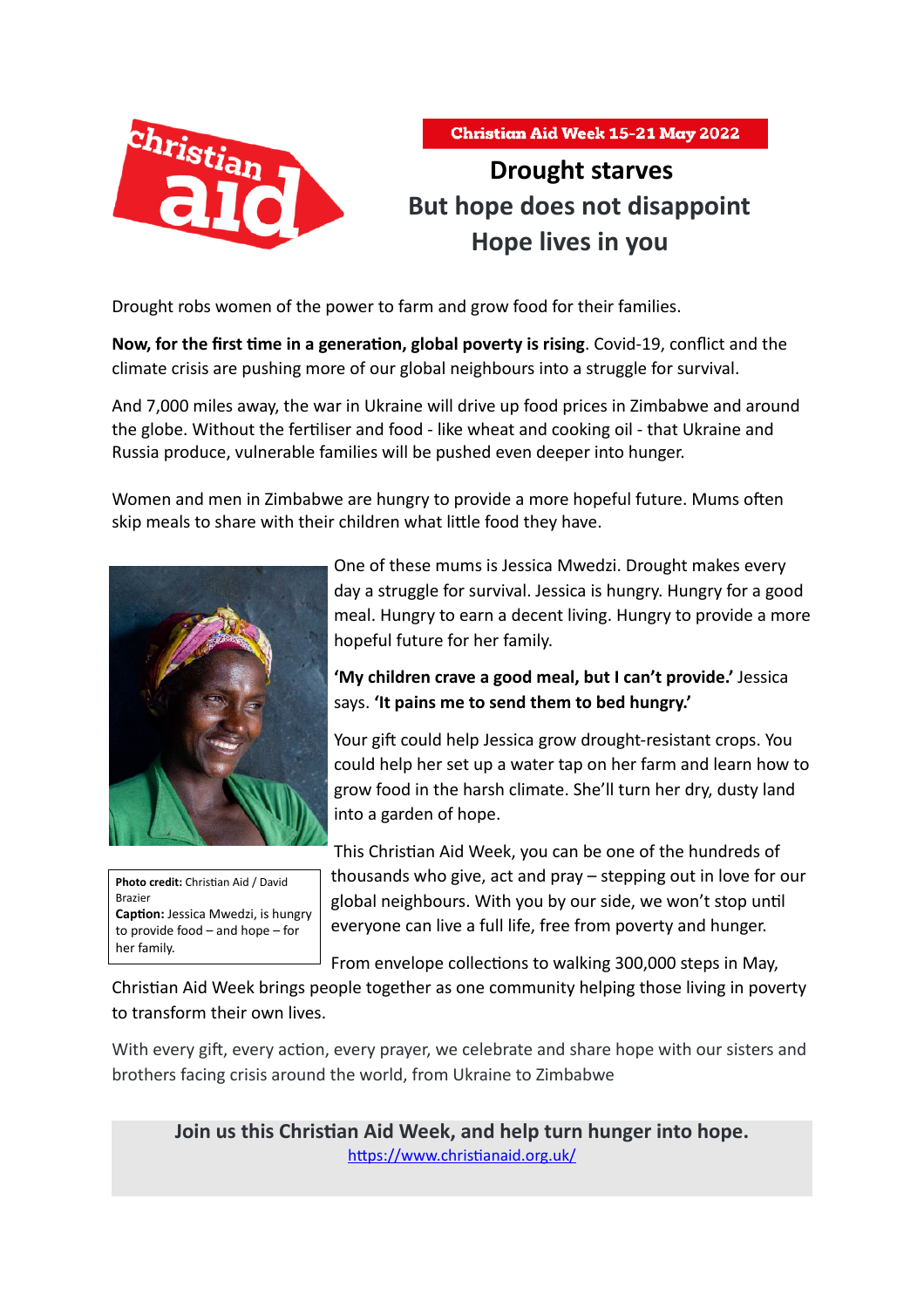

# **What we're doing at St Peter's**

### **Every gift. Every action. Every prayer. Every one of us can change lives.**

Christian Aid Week brings people together as one community against global poverty and injustice. This year, like last year, the focus is on the terrifying impact of global warming on many of the poorest communities in the world. At St Peter's we will join with over 20,000 churches across the UK and Ireland to raise money to support Christian Aid's work and join our voices in asking for more urgent action on climate change.

### **What we're doing as a Church Community**

- House to house delivery of envelopes no collecting this time. We will ask people to bring back the envelopes or give online.
- Street Collection on Harborne High Street on Saturday 21st May 45 minute sessions
- Junior Church Big Brekkie on Sunday 15th May
- Cake sale after the 10 o'clock service on Sunday 15th
- Church reflection and collections

### **How you can help this Christian Aid Week (15 -21 May):**

- **Join** the St Peter's team delivering envelopes and collecting on the High St
- Bake cakes for 15th May



• **Give** generously to help Jessica and her community grow <mark>機</mark> drought-resistant crops and set up water taps. This is our St Peter's giving page and our QR code [St Peters Christian Aid Week 2022](https://giving.give-star.com/online/christian-aid/harborne-st-peters-christian-aid-week)

•**Individual Fund Raising:** Could you organise a quiz, do a sponsored challenge like the 300,000 steps in May or host a (donations) dinner party? Or send your own individualised e-envelope to family and friends. See the ideas on [Christian Aid Week 2022 -](https://www.christianaid.org.uk/appeals/key-appeals/christian-aid-week)  [Christian Aid](https://www.christianaid.org.uk/appeals/key-appeals/christian-aid-week),

- **Act** as we call on the UK Prime Minister to lead the world with ambitious climate action that will also address inequality. Sign the petition opposite.
- **Pray** for a radical change of heart for politicians, and that, as a global community, we will care for people living in poverty.

Pre-pandemic St Peter's, we used to raise at least £3,000 during Christian Aid Week. Last year we raised £2,000, a magnificent total give the circumstances, so a huge thank you to everyone. Let's see if we can get back to £3000 this year.

### **Do join us in raising funds and taking climate action**

Please get in touch with the parish office or Julia Howl and join the team. Julia 07818 485286, Julia.howl@hotmail.com



**Christian Aid Week 15-21 May 2022**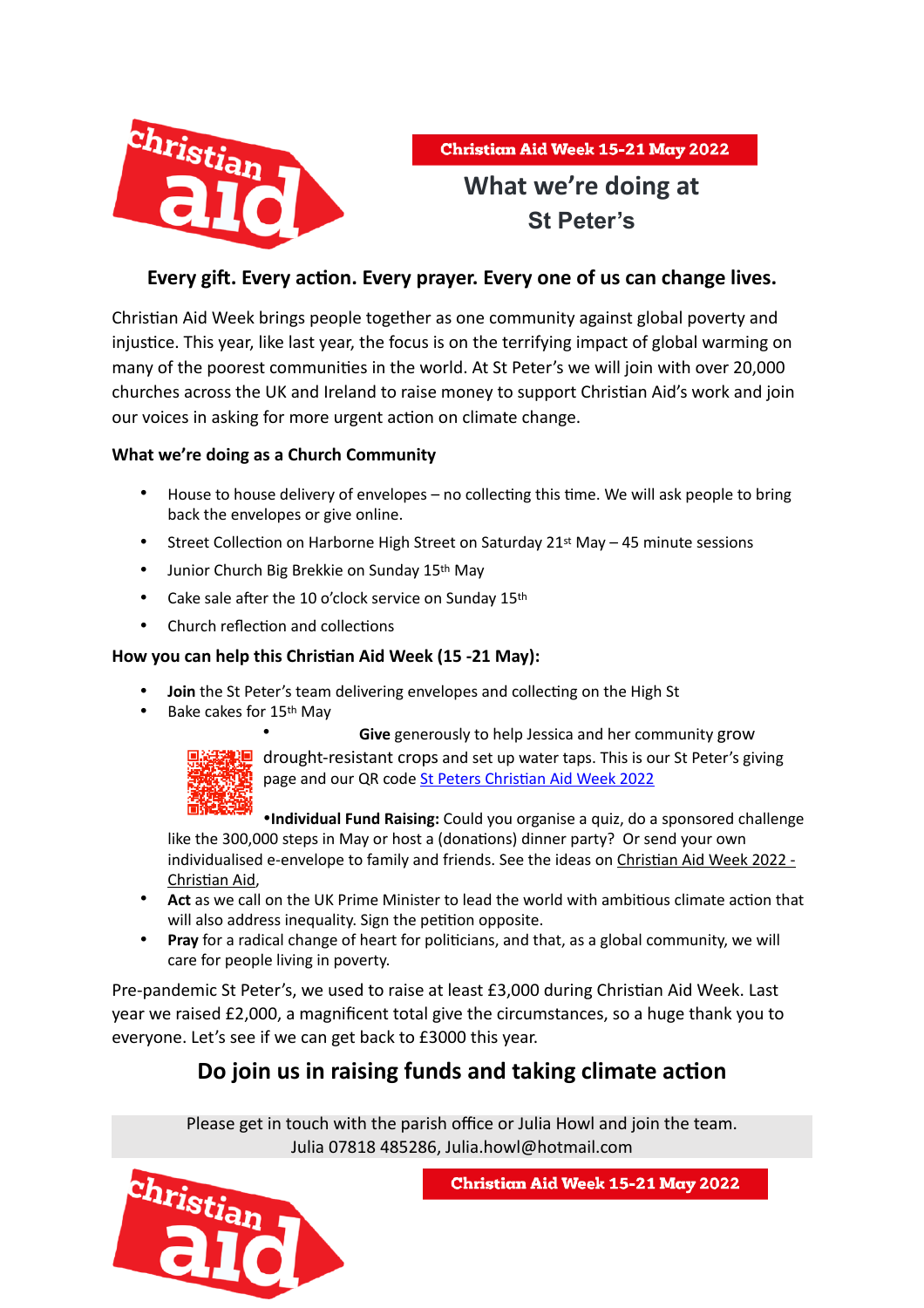## **We're raising our voices to call for climate justice.**

## **Together, we can restore justice to our world.**

### **This year's Christian Aid Campaign**: Setting up an international Loss and Damage Fund

You can sign the petition to establish an international loss and damage fund at:

https://www.christianaid.org.uk/get-involved/campaigns/loss-and-damage-petition

Christian Aid is asking you to join with them in calling on Boris Johnson to fully back the creation of an international loss and damage fund, as recommended at COP26 in Glasgow last year. This is necessary because the fossil fuel emissions from western growth and consumption are causing devastating consequences elsewhere in the world.

#### **The petition message to Prime Minister Boris Johnson**

The world's poorest and most vulnerable communities are feeling the impact of the climate crisis like never before, and in many cases the resulting loss and damage is irreversible.

At the COP26 conference in Glasgow last November, you acknowledged that the UK and other rich countries bear the most responsibility for causing the climate crisis and that they therefore have a duty to support those hit hardest by it.

We call on you to:

- Push for the creation of a new international fund for climate-related loss and damage in 2022
- Persuade other countries to support a loss & damage fund
- Ensure the money in this fund reaches the poorest and most vulnerable communities

Thank you,

Your email and details

**Christian Aid exists to create a world where everyone can live a full life, free from poverty**



**Christian Aid Week 15-21 May 2022**